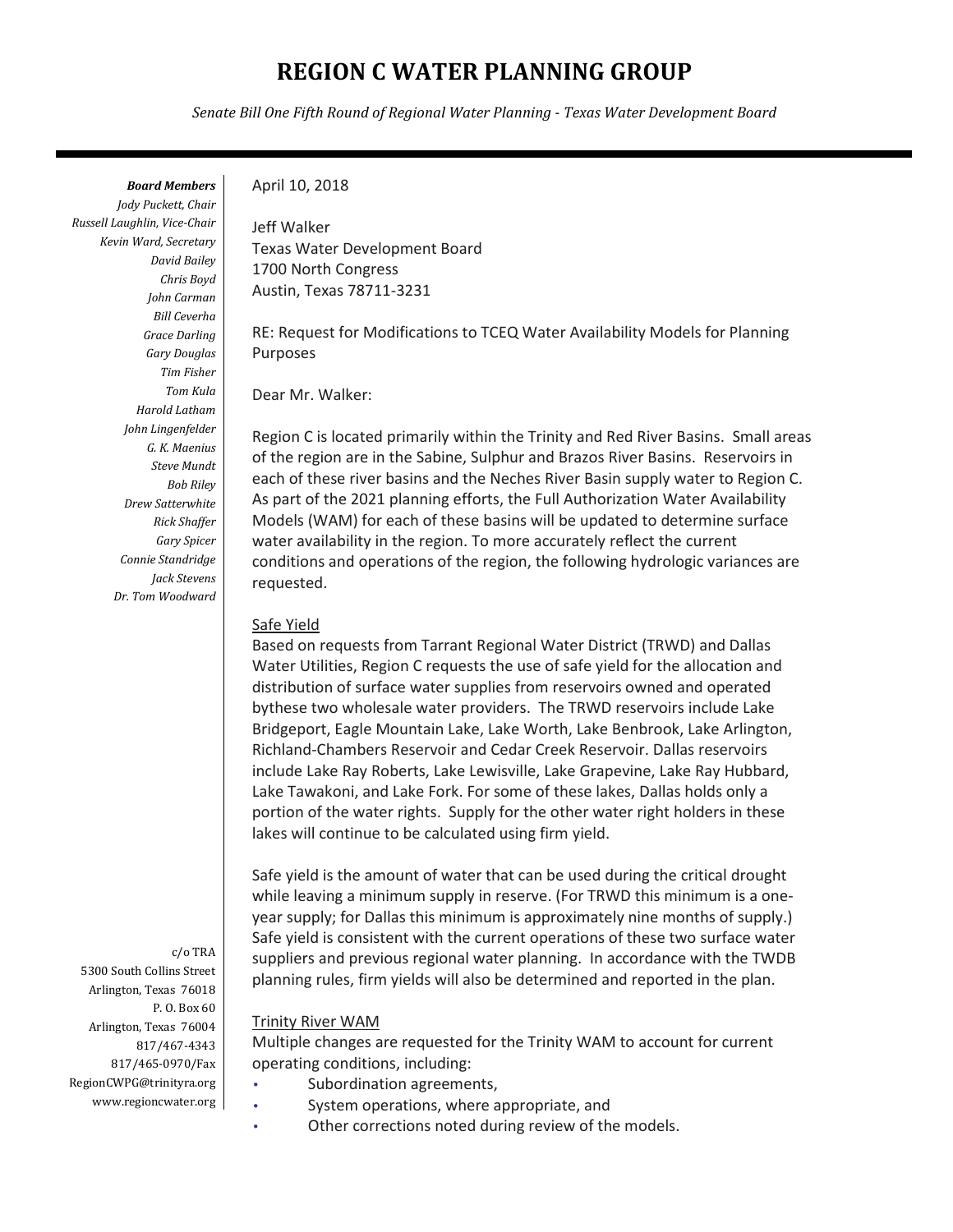These changes are detailed in Attachment A.

#### Red River WAM

Water supplies from the Red River Basin include supplies from Lake Texoma, several small lakes, and run of the river supplies. Hydrologic variance requests for the Red River WAM include changes to Lake Texoma and associated water rights. These changes are detailed in Attachment A.

### Sulphur River WAM

For the Sulphur River Basin, we propose to extend the Sulphur River WAM hydrology for Lake Chapman to include the new critical drought period for the reservoir.

### Other WAMs

For the 2021 Region C Water Plan, we request to use the Neches and Sabine River WAM models as modified by the Region I Planning Group with the approval of the Texas Water Development Board. For supplies in the Brazos River Basin, we request to use the Brazos G WAM as modified by the Brazos G Planning Group with the approval of the Texas Water Development Board.

As intended by Senate Bill 1, the assessment of surface water availability in Region C will be conducted to accurately reflect water supplies that are available for use.

Please call me if you have any questions regarding our request.

Sincerely,

to the Pudres

Jo M. (Jody) Puckett Chair, Region C Water Planning Group

C: Kevin Ward, Region C Secretary Connie Townsend, TWDB Project Manager Amy Kaarlela, Freese and Nichols, Inc.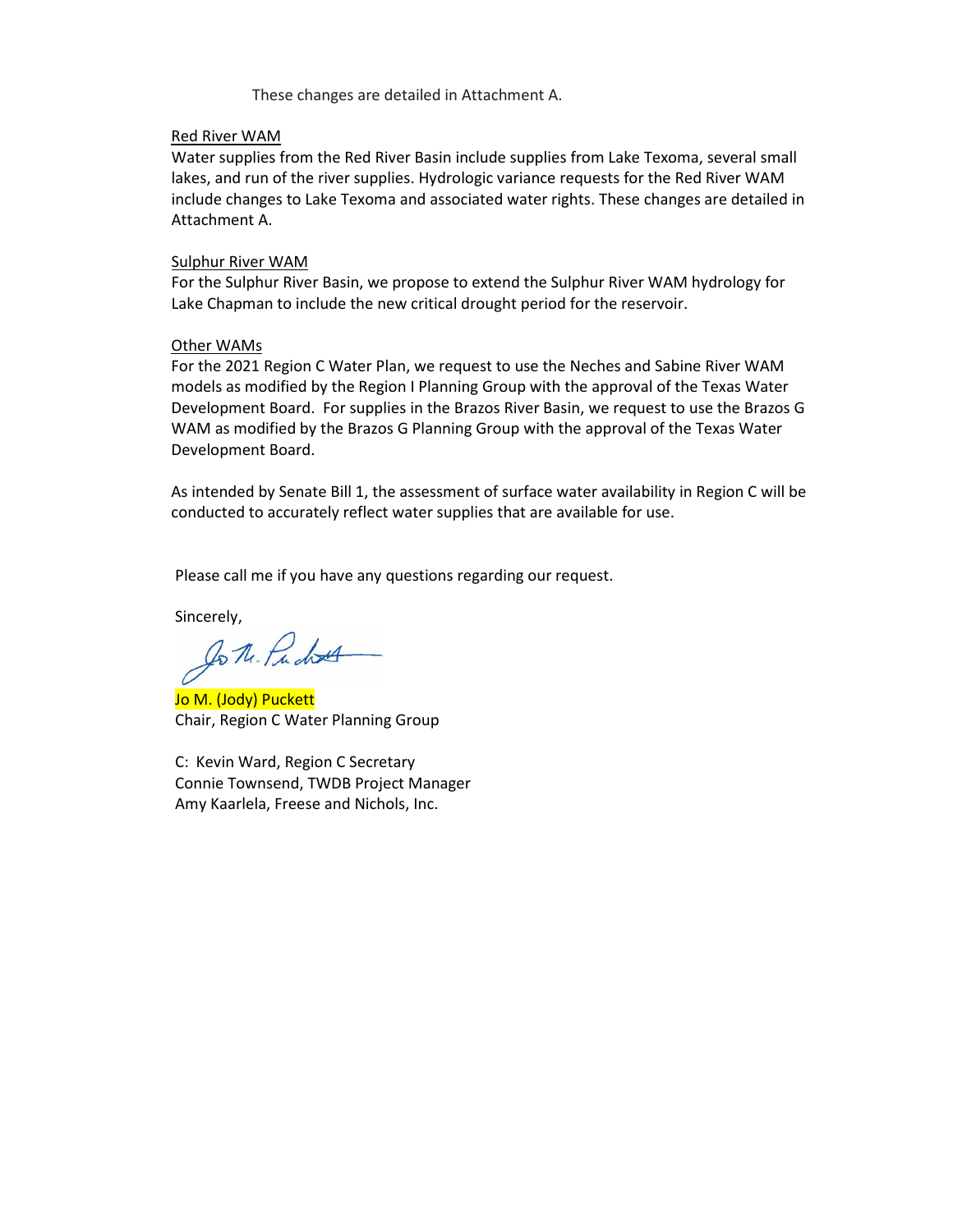**Attachment A** 

**Proposed Region C Modifications to the TCEQ WAMs**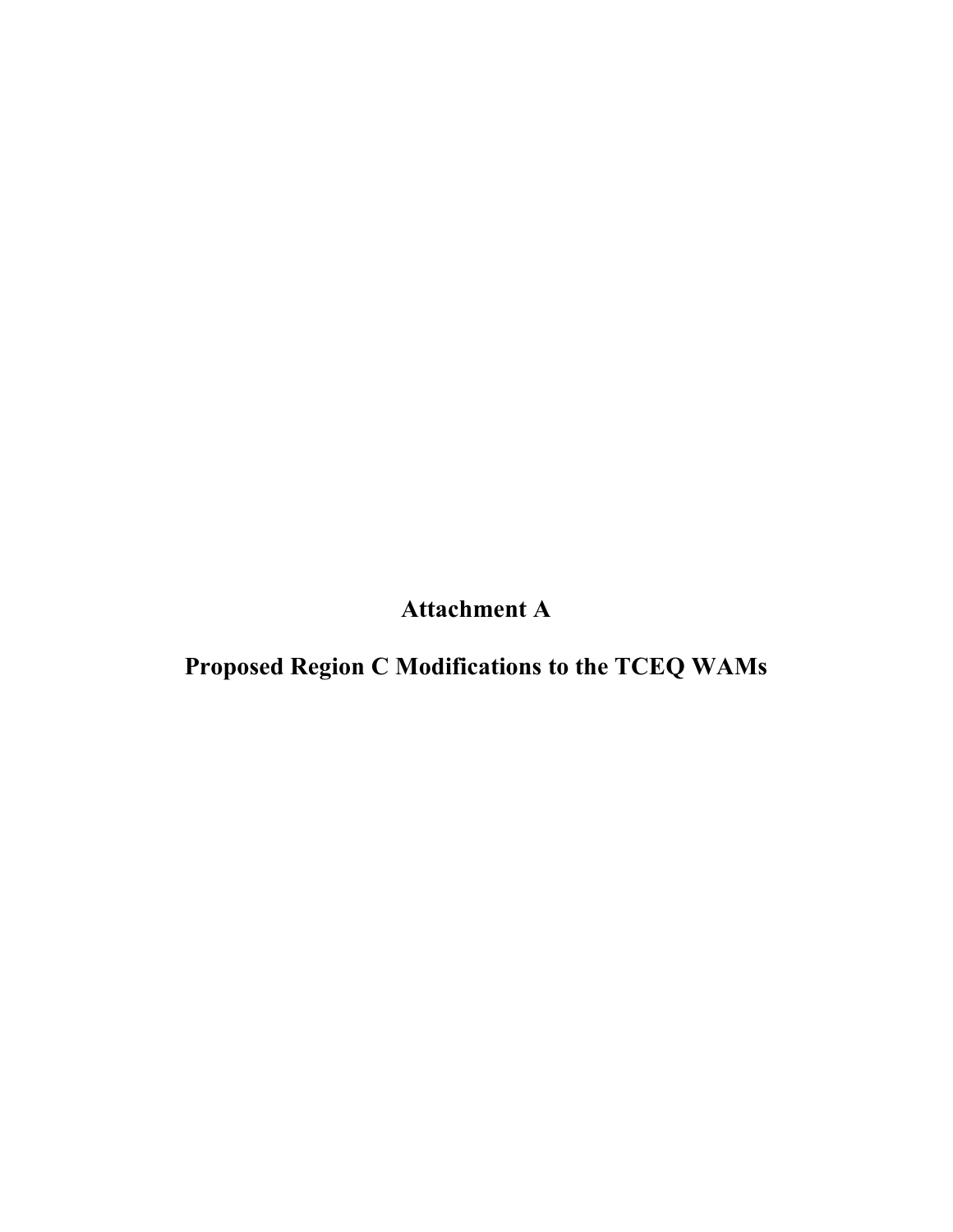# **Attachment A – Proposed Region C Modifications to the TCEQ WAM**

In accordance with the Texas Water Development Board's (TWDB) established procedures, surface water supplies will be determined using the TCEQ-approved Water Availability Models (WAM). The WAM models were developed for the purpose of reviewing and granting new surface water rights permits. The assumptions in the WAM models are based on the legal interpretation of water rights, and in some cases do not accurately reflect current operations. Availabilities for each water right are analyzed in priority date order, with water rights with the earliest permit date diverting first. WAM Run 3, which is the version used for planning, assumes full permitted diversions by all water rights and no return flows unless return flows are specifically required in the water right. Run 3 also does not include agreements or operations that are not reflected in the water right permits and does not account for reductions in reservoir capacities due to sediment accumulation. For planning purposes, adjustments were made to the WAMs to better reflect current and future surface water conditions in the region. Generally, changes to the WAMs included:

- Inclusion of subordination agreements not already included in the TCEQ WAM.
- Inclusion of system operation where appropriate.
- Use of minimum storage elevations for Corps reservoirs, where appropriate. Most Corps storage contracts specify a minimum elevation for water supply use.
- Other corrections as needed.

Specific adjustments to the WAMs to more accurately reflect the water rights and agreements for water supply sources in Region C are listed below.

## **Trinity River Basin WAM**

The Trinity WAM proposed for use in the 2021 Region C Plan is a draft version of the WAM obtained from TCEQ in December 2017. This version of the WAM contains major amendments granted to the City of Dallas and the North Texas Municipal Water District which are not included in the model currently available (as of April 2018) on the TCEQ website. All other WAMs are based on the most recent available model files.

- Modeling of Lake Jacksboro and Lost Creek Reservoir as a system. System modeling includes subordination of Lake Bridgeport.
- Modeling of Tarrant Regional Water District's West Fork reservoirs (Bridgeport, Eagle Mountain, and Worth) as a system.
- Inclusion of a minimum elevation for Lake Fairfield (305.0 ft. msl) for the firm yield calculation. This is the minimum operating elevation for the intake to the power plant according to the *1999 Volumetric Survey of Fairfield Lake* prepared by the Texas Water Development Board. For yield calculation for other water rights, the full storage of Lake Fairfield is used.
- Modeling of Dallas' water rights in the Elm Fork of the Trinity River as a system with Lakes Grapevine, Lewisville and Ray Roberts.
- Revised modeling of Lake Lavon used for recent amendment applications for the North Texas Municipal Water District. It is our understanding that TCEQ will adopt this modeling when they